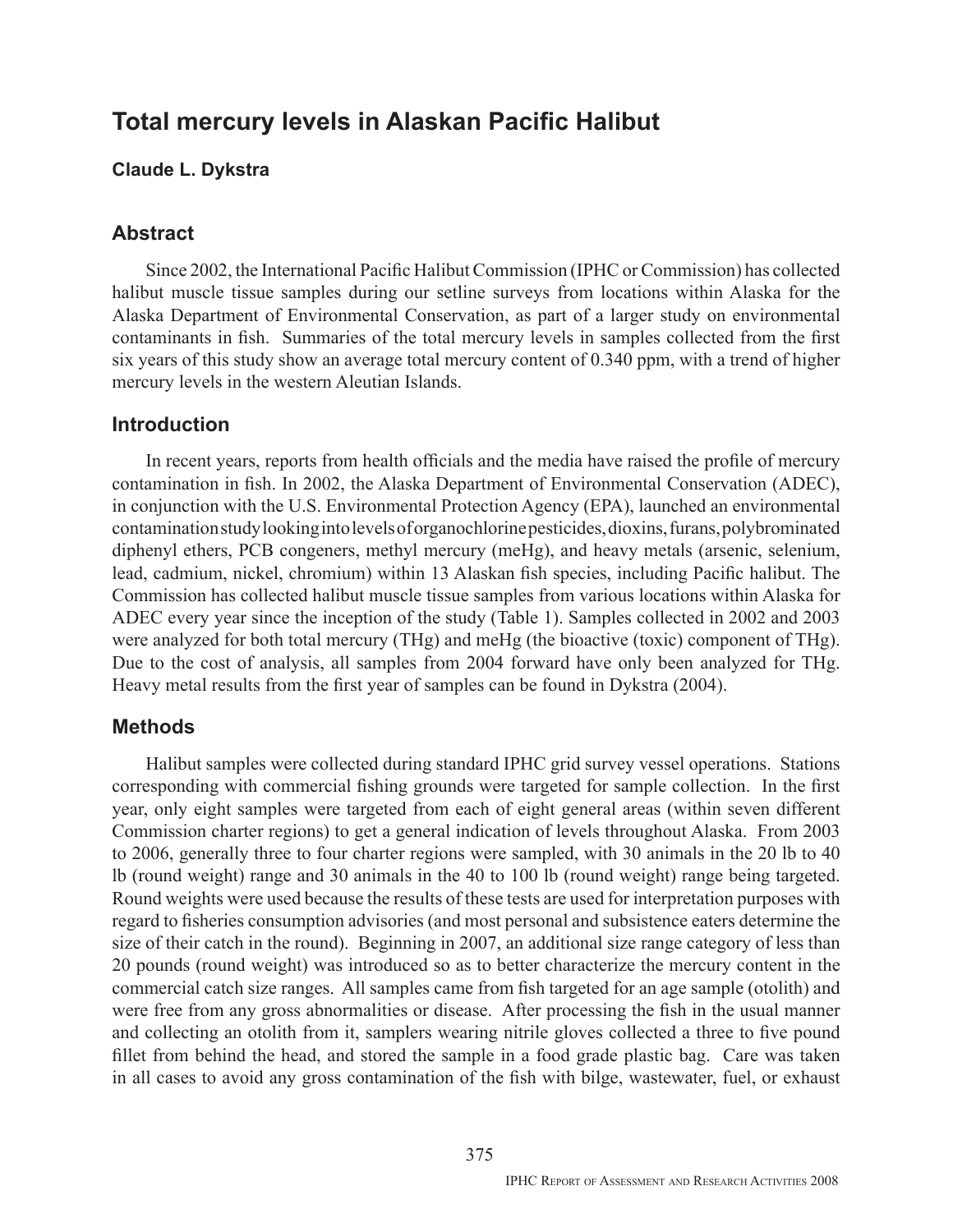emissions. Upon landing, all samples were shipped frozen to ADEC's Seafood and Food Safety Lab in Anchorage, AK.

ADEC prepared the samples for analysis using a standard protocol outlined in the Quality Assurance Project Plan established for the study (Gerlach et al. 2002). Total mercury was determined by EPA Method 7473 using a DMA-80 Mercury Analyzer. All samples were prepared from skinless fillets, and fatty tissue located between the skin and muscle was removed.

#### **Results**

Between 2002 and 2007, a total of 981 samples were tested for THg (Table 1). Mean THg levels by region are listed in Tables 2 and 3. Mean THg by sex showed a range of 0.090 ppm to 0.581 for males and 0.103 ppm to 0.523 ppm for females (Table 2). Mean THg by charter region ranged from a low of 0.104 ppm in St. Paul to a high of 0.501 ppm in Attu (Table 3). The overall mean THg level found in all samples was 0.340 ppm. In the first two years of the study, samples were also tested for meHg. Of the 215 samples where both meHg and THg readings were taken, meHg represented 85.5% of the THg value. This is consistent with similar studies on marine species (Baeyens et al. 2003). Using this percentage, the overall average of 0.340 ppm THg converts to a mean meHg concentration of 0.291 ppm.

In 2007, the average commercially landed halibut in Alaska was 34 lbs round weight. Table 3 shows the mean weight for halibut sampled in three different round weight size classes: less than 20 lbs, between 20 and 40 lbs, and greater than 40 lbs. The average THg for halibut in the 20 to 40 lb size class (most similar to the average size in Alaskan commercial landings) is 0.263 ppm (or 0.224 meHg).

Results from the heavy metal testing and the persistent organic pollutant testing can be found at: http://www.dec.state.ak.us/eh/vet/fish.htm

#### **Discussion**

As seen in previous studies (Hall et al. 1976), THg levels in Pacific halibut tend to increase with size and age (Tables 2 and 3). Additionally, the data show that for similar sized fish, males tend to have higher THg levels than females, which would be expected as males are slower growing than females.

The data also show higher levels of THg in fish collected in the Aleutian Islands chain (Attu and Adak charter regions), with mean levels in Attu of 0.501 ppm and in Adak of 0.476 ppm (Table 3). The initial results from fish collected in Attu in 2005 were high enough to prompt us to collect more samples in 2007. Rather than showing a 'hot spot' of activity, this region seems to be generally high compared to other regions tested. The findings by Hall et al. (1976) demonstrated that THg concentration increased in fish of the same size from the northern to the southern part of the species range. Their study did not test fish from the Aleutian Islands (Attu and Adak charter regions), but did have samples from the Bering Sea, Gulf of Alaska, southeast Alaska, BC, and Washington and Oregon. There appears to be a similar trend in this study when the Aleutian Island areas are excluded (Figure 1), although we have not tested for significance on that trend. One item of interest is the rather low THg levels from the area around St. Paul Island. As the data are further analyzed, it will be interesting to see if these differences are significant or not.

The Food and Drug Administration (FDA) and EPA both have issued limits (levels of concern) for meHg in tissue (1.00 ppm and 0.50 ppm respectively) above which they recommend limits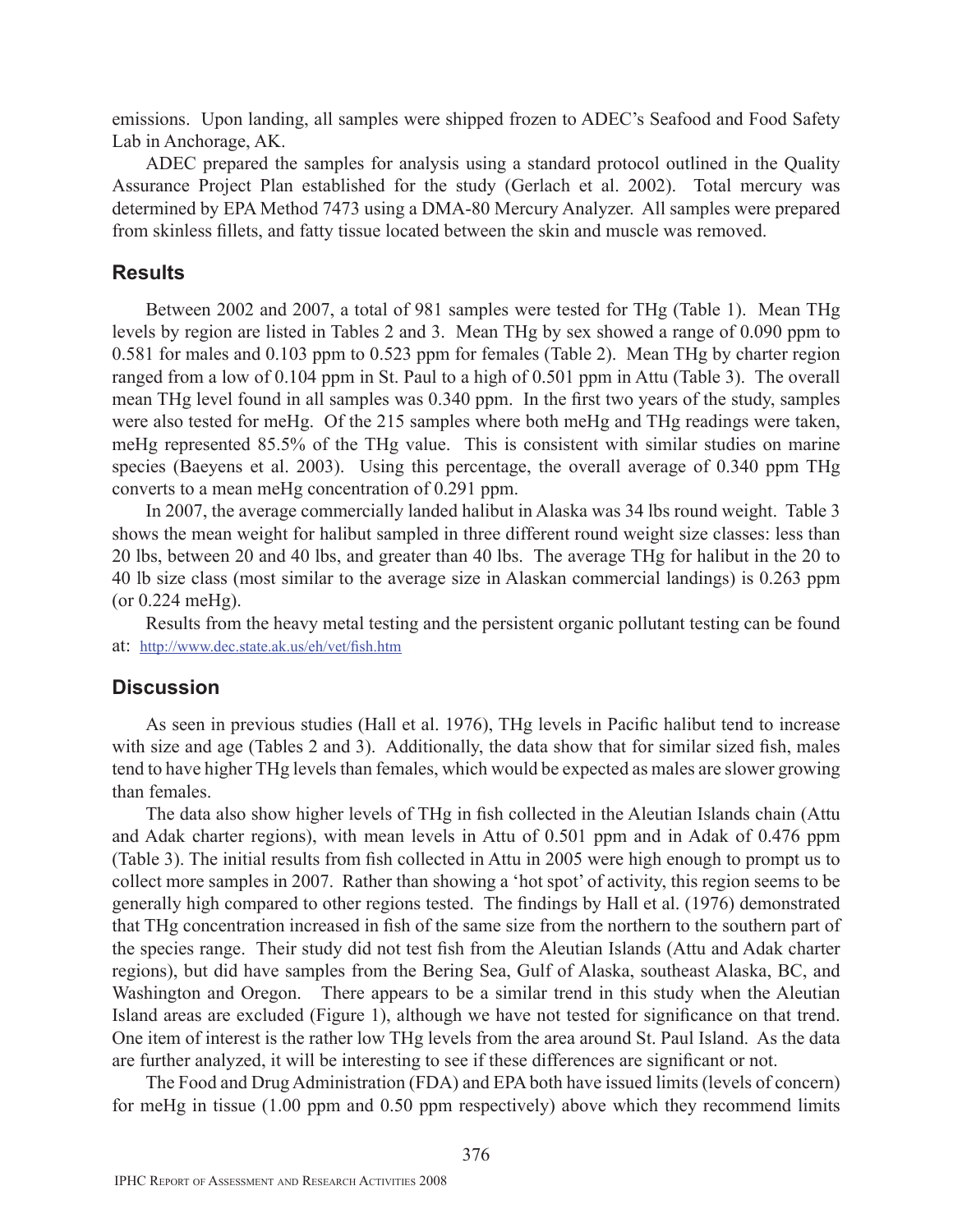on consumption. The discrepancy in the levels arises from different methods of calculating and interpreting risk assessments. This joint study with ADEC shows that mean levels of THg and meHg in Alaskan Pacific halibut are below levels of concern of both the FDA and EPA. While the mean value for both THg and meHg is below these reference levels, there remain concerns for consumers (particularly recreational and subsistence users) who consume many meals from one large animal. In October 2007, the Alaska Division of Public Health released new fish consumption guidelines (using a reference level of 0.4 ppm.) for women who can become pregnant, nursing mothers, and children under the age of 12. The advisory has a graduated number of meals (one meal is considered a 6 oz piece of flesh, roughly equivalent to the size of a deck of cards) based on the size of the animal being consumed. For full details of their specific advice and the full risk management strategy, please see Verbrugge (2007). The Alaska Division of Public Health continues to encourage everyone else, including adult men, adult women who cannot become pregnant, and teenage boys to eat as much fish (including Pacific halibut) from Alaskan waters as they would like.

Continued collaboration with ADEC is expected on this project over the next several years. We are still awaiting results from Fairweather samples collected in 2007, and from the Sitka, Prince William Sound, and Upper Shelikof (Cook Inlet) samples collected in 2008. We also hope to test the various factors (length, weight, age, region) for significance over the next year or two.

## **Acknowledgements**

We appreciate the cooperation and lab analysis performed by Bob Gerlach and his team at ADEC on this joint project.

#### **References**

- Baeyens, W., Leermakers, M., Papina, T., Saprykin, A., Brion, N., Noyen, J., de Geiter, M., Elskens, M., and Goeyens, L. 2003. Bioconcentration and Biomagnification of Mercury and Methylmercury in North Sea and Scheldt Estuary Fish. Arch. Environ. Contam. Toxicol. 45: 498-508.
- Dykstra, C.L. 2004. Methyl mercury and heavy metal contaminant levels in Alaskan halibut. Int. Pac. Halibut Comm. Report of Assessment and Research Activities 2003: 323-326.
- Gerlach, R., Grimm R., Patrick-Riley, K., Beelman, J. 2002. Quality Assurance Project Plan: Fish Safety Monitoring Plan. Alaska Department of Environmental Conservation, Seafood and Food Safety Laboratory, Palmer, Alaska.
- Hall, A.S., Teeny F.M., Lewis, L.G., Hardman, W.H., and Gauglitz, E.J. Jr. 1976. Mercury in fish and shellfish of the northeast Pacific. I. Pacific Halibut, *Hippoglossus stenolepis*. Fishery Bulletin. Vol. 74: 783-789.
- Verbrugge, L.A, 2007. Fish Consumption Advice for Alaskans: A Risk Management Strategy to Optimize the Public's Health. Accessed 19 November 2008.

http://www.epi.hss.state.ak.us./bulletins/docs/rr2007\_04.pdf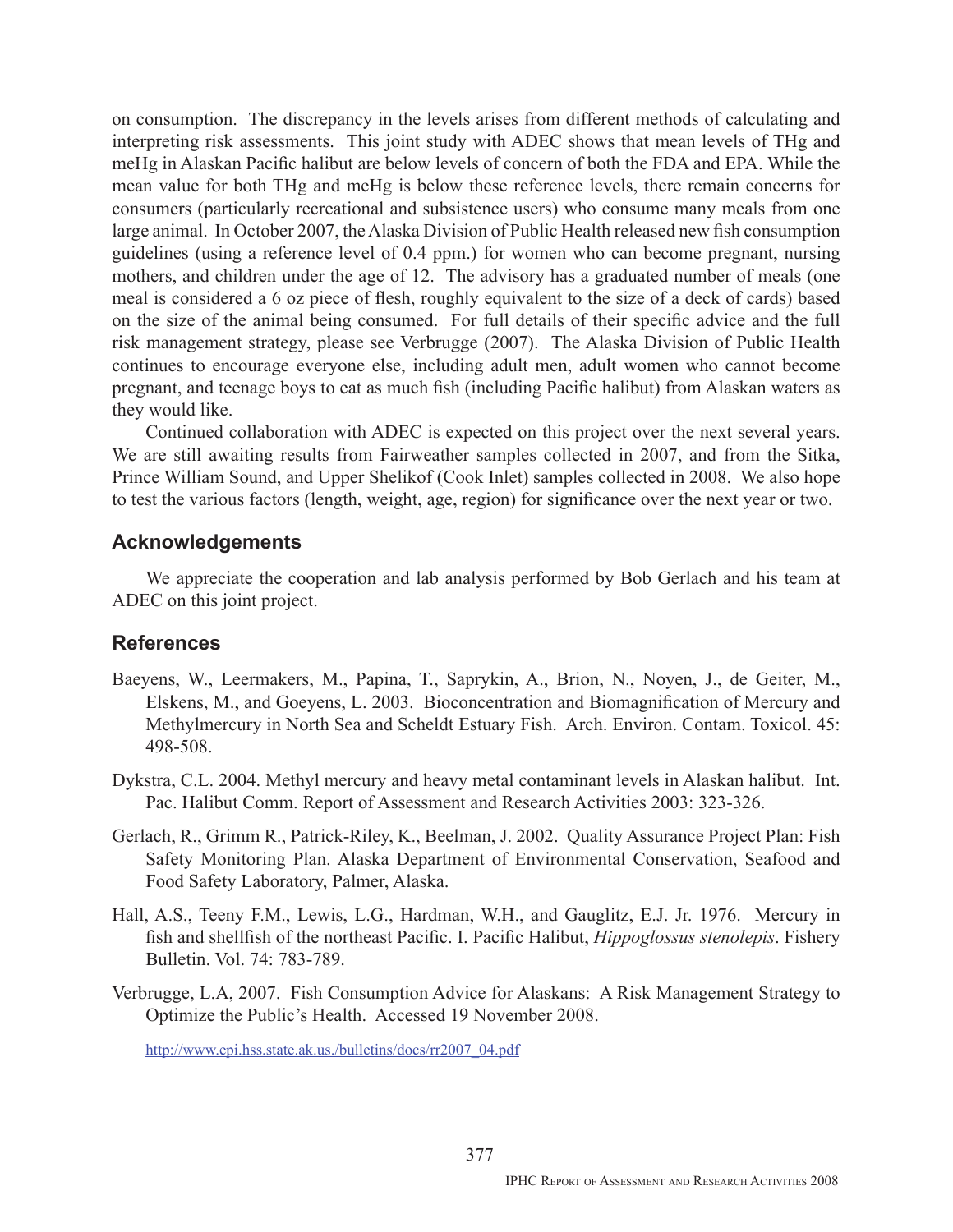| Year   | <b>IPHC Charter Region</b> | Size Class (round weight) | <b>Total Samples</b> |                |     |
|--------|----------------------------|---------------------------|----------------------|----------------|-----|
|        |                            | $<$ 20 lbs                | $20 - 40$ lbs        | $>40$ lbs      |     |
| 2002   | 4A Edge                    |                           | 4                    | $\overline{4}$ | 8   |
| 2002   | Ketchikan                  |                           | $\overline{4}$       | 4              | 8   |
| 2002   | Portlock                   |                           | $\overline{4}$       | $\overline{4}$ | 8   |
| 2002   | Prince William Sound       |                           | 8                    | $\overline{4}$ | 12  |
| 2002   | Sitka                      |                           | $\overline{4}$       | $\overline{4}$ | 8   |
| 2002   | Shelikof                   |                           | $\overline{4}$       | $\overline{4}$ | 8   |
| 2002   | Unalaska                   |                           | $\overline{4}$       | $\overline{4}$ | 8   |
| 2003   | 4D Edge                    |                           | 30                   | 30             | 60  |
| 2003   | Gore Point                 |                           | 30                   | 10             | 40  |
| 2003   | Ommaney                    |                           | 26                   | 29             | 55  |
| 2004   | Adak                       | 3                         | 25                   | 32             | 60  |
| 2004   | Ketchikan                  | $\mathbf{1}$              | 24                   | 19             | 44  |
| 2004   | Shumagin                   |                           | 31                   | 30             | 61  |
| 2005   | Attu                       |                           | 30                   | 30             | 60  |
| 2005   | Seward                     |                           | 30                   | 30             | 60  |
| 2005   | Unalaska                   |                           | 32                   | 28             | 60  |
| 2006   | 4A Edge                    |                           | 30                   | 30             | 60  |
| 2006   | Prince William Sound       |                           | 30                   | 20             | 50  |
| 2006   | Sitka                      |                           | 31                   | 29             | 60  |
| 2007   | St. Paul                   |                           | 20                   | 24             | 44  |
| 2007   | Attu                       | 39                        | 67                   | 42             | 148 |
| 2007   | Trinity                    | 20                        | 20                   | 19             | 59  |
| Totals |                            | 63                        | 488                  | 430            | 981 |

**Table 1. Yearly number of halibut sampled by charter region and size category.**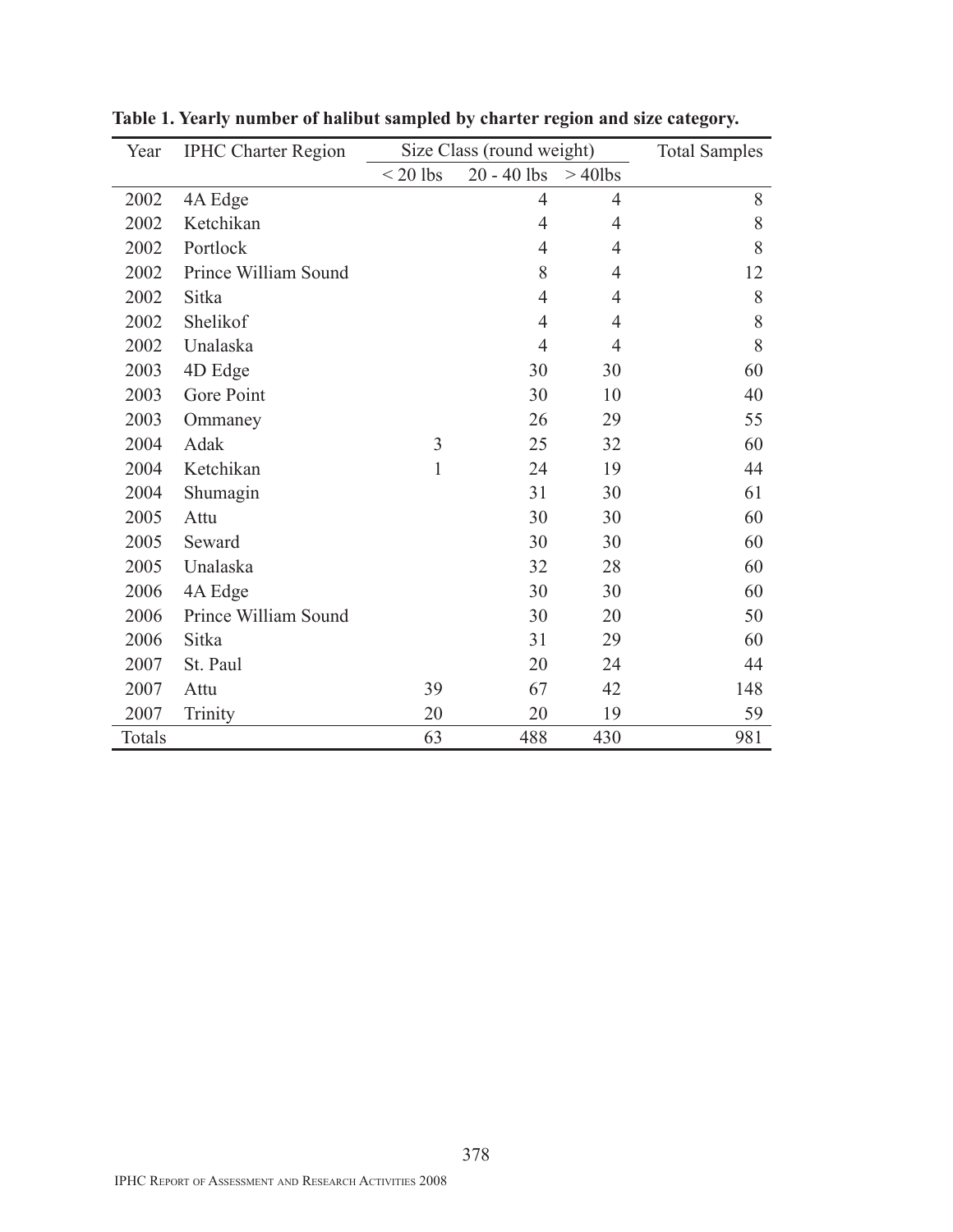|                            |            |                | Mean round   | Mean age | Mean THg |
|----------------------------|------------|----------------|--------------|----------|----------|
| <b>IPHC Charter Region</b> | <b>Sex</b> | N              | weight (lbs) | (years)  | (ppm)    |
| 4A Edge                    | Male       | 26             | 27.8         | 24       | 0.282    |
|                            | Female     | 42             | 46.2         | 21       | 0.363    |
| 4D Edge                    | Male       | 14             | 32.6         | 22       | 0.290    |
|                            | Female     | 46             | 42.5         | 17       | 0.248    |
| Adak                       | Male       | 28             | 36.7         | 20       | 0.581    |
|                            | Female     | 32             | 45.0         | 14       | 0.384    |
|                            | Male       | 112            | 27.8         | 17       | 0.488    |
| Attu                       | Female     | 94             | 41.3         | 15       | 0.523    |
|                            | Unknown    | $\overline{2}$ | 33.6         | 11       | 0.250    |
| Gore Pt.                   | Male       | 5              | 27.8         | 20       | 0.245    |
|                            | Female     | 35             | 32.3         | 15       | 0.189    |
|                            | Male       | $\overline{4}$ | 22.7         | 13       | 0.387    |
| Ketchikan                  | Female     | 48             | 41.3         | 13       | 0.343    |
|                            | Male       | $\overline{7}$ | 36.7         | 17       | 0.328    |
| Ommaney                    | Female     | 48             | 45.0         | 15       | 0.365    |
|                            | Male       | $\mathbf{1}$   | 23.5         | 18       | 0.127    |
| Portlock                   | Female     | $\overline{7}$ | 40.1         | 15       | 0.175    |
|                            | Male       | 9              | 26.0         | 17       | 0.278    |
| Prince William Sound       | Female     | 53             | 41.3         | 14       | 0.297    |
|                            | Male       | 12             | 28.7         | 21       | 0.262    |
| Seward                     | Female     | 48             | 42.5         | 17       | 0.365    |
|                            | Male       | $\mathbf{1}$   | 22.0         | 15       | 0.090    |
| Shelikof                   | Female     | $\overline{7}$ | 40.1         | 12       | 0.185    |
|                            | Male       | 23             | 29.6         | 21       | 0.349    |
| Shumagin                   | Female     | 37             | 45.0         | 16       | 0.318    |
|                            | Unknown    | $\mathbf{1}$   | 45.0         | 16       | 0.183    |
|                            | Male       | 6              | 26.0         | 17       | 0.330    |
| Sitka                      | Female     | 62             | 43.7         | 13       | 0.216    |
|                            | Male       | $\mathbf{1}$   | 42.5         | 22       | 0.159    |
| St. Paul                   | Female     | 43             | 42.5         | 13       | 0.103    |
|                            | Male       | 25             | 19.1         | 19       | 0.208    |
| Trinity                    | Female     | 34             | 37.9         | 15       | 0.309    |
|                            | Male       | 17             | 27.8         | 20       | 0.323    |
| Unalaska                   | Female     | 48             | 41.3         | 15       | 0.271    |
|                            | Unknown    | $\mathfrak{Z}$ | 37.9         | 16       | 0.390    |
|                            | Male       | 291            | 27.8         | 19       | 0.392    |
| Totals                     | Female     | 684            | 41.3         | 15       | 0.318    |
|                            | Unknown    | 6              | 37.9         | 14       | 0.309    |

## **Table 2. Mean THg (ppm) by sex, round weight, age, and charter region.**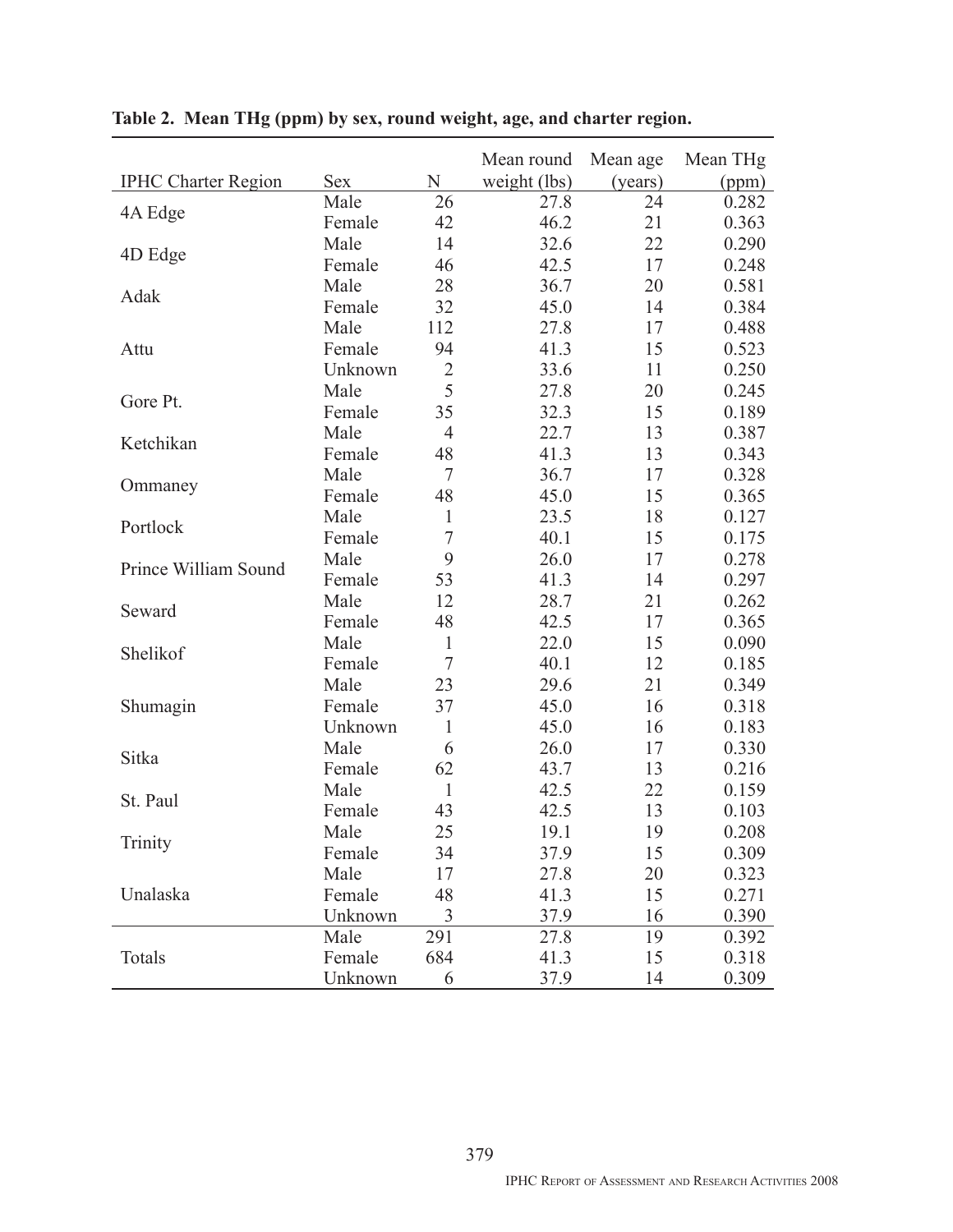|                           |               | $\overline{\text{S}}$ |                                     | 0.228 |                                    |       |                |          |         |                         | 0.162<br>0.263<br>0.395<br>0.390<br>0.307<br>0.267<br>0.267<br>0.303<br>0.309<br>0.179          |                |          |                          |                 |                 |                     |            |
|---------------------------|---------------|-----------------------|-------------------------------------|-------|------------------------------------|-------|----------------|----------|---------|-------------------------|-------------------------------------------------------------------------------------------------|----------------|----------|--------------------------|-----------------|-----------------|---------------------|------------|
|                           | All weights   | Mean TH               | (ppm)                               | 0.332 | 0.258                              |       |                |          |         |                         | 0.476<br>0.501<br>0.346 0.0.344<br>0.327<br>0.327<br>0.286 0.0.104<br>0.289                     |                |          |                          |                 |                 |                     |            |
|                           |               | $\overline{Z}$        |                                     | 68    | 60                                 | 60    | 208            | $\Theta$ |         |                         | $\mathcal{S}$                                                                                   | $\infty$       | $\infty$ | $\overline{6}$           | 68              | र्च             | 59                  | 68         |
|                           |               | <b>GS</b>             |                                     | 0.233 | 0.181                              | 0.266 | 0.436          |          |         | 0.114<br>0.332<br>0.299 | $\begin{array}{c} 0.092 \\ 0.384 \\ 0.227 \\ 0.124 \\ 0.186 \\ 0.186 \end{array}$               |                |          |                          |                 | 0.062<br>0.212  |                     | 0.266      |
|                           | $> 40$ lbs    | Mean THg              | $(\underline{\text{map}})$          | 0.437 |                                    |       |                |          |         |                         | 0.306<br>0.605<br>0.317<br>0.34208<br>0.30208<br>0.300<br>0.300<br>0.300<br>0.300<br>0.300      |                |          |                          |                 |                 |                     |            |
|                           |               | $\overline{Z}$        |                                     |       | 30                                 |       | 372            |          | 23      | $\mathcal{S}$           | $\frac{4}{3}$                                                                                   | $\mathfrak{S}$ |          | $\overline{\mathcal{E}}$ | 35              | $\overline{24}$ |                     | 32         |
| Size Class (round weight) |               | GS                    |                                     | 0.170 |                                    |       |                |          |         |                         | 0.124<br>0.151<br>0.307<br>0.039<br>0.039<br>0.033<br>0.034<br>0.022<br>0.003                   |                |          |                          |                 |                 |                     |            |
|                           | $20 - 40$ lbs | Mean THg              | $(\underline{m}\underline{m})$      | 0.227 |                                    |       |                |          |         |                         | 0.210<br>0.339<br>0.410<br>0.237<br>0.237<br>0.232<br>0.350<br>0.350<br>0.350<br>0.350<br>0.321 |                |          |                          |                 |                 |                     |            |
|                           |               | $\overline{Z}$        |                                     |       |                                    |       |                |          |         |                         | 38                                                                                              | $\Im$          |          |                          | $\frac{33}{20}$ |                 |                     | $20$<br>36 |
|                           |               | GS                    |                                     |       |                                    | .251  | 273            |          | $000$ . |                         |                                                                                                 |                |          |                          |                 |                 | $\frac{100}{1}$     |            |
|                           | $< 20$ lbs    | Mean THg              | $\frac{\text{(ppm)}}{\text{(mpm)}}$ |       |                                    |       | 0.240<br>0.280 |          | 0.177   |                         |                                                                                                 |                |          |                          |                 |                 | 0.188               |            |
|                           |               |                       |                                     |       |                                    |       | 39             |          |         |                         |                                                                                                 |                |          |                          |                 |                 | $\overline{20}$     |            |
|                           | <b>TPHC</b>   | Charter               | Region                              |       | 4A Edge<br>4D Edge<br>Adak<br>Attu |       |                |          |         |                         | Gore Pt.<br>Ketchikan<br>Ommaney<br>Portlock<br>PWS<br>Seward<br>Seward<br>Shelikof             |                |          | Shumagin $\hbox{Sitka}$  |                 | St. Paul        | Trinity<br>Unalaska |            |
|                           |               |                       |                                     |       |                                    |       |                |          |         |                         |                                                                                                 | 380            |          |                          |                 |                 |                     |            |

| n THg (ppm) for different size classes (round weight) by charter region |
|-------------------------------------------------------------------------|
|                                                                         |
|                                                                         |
|                                                                         |
|                                                                         |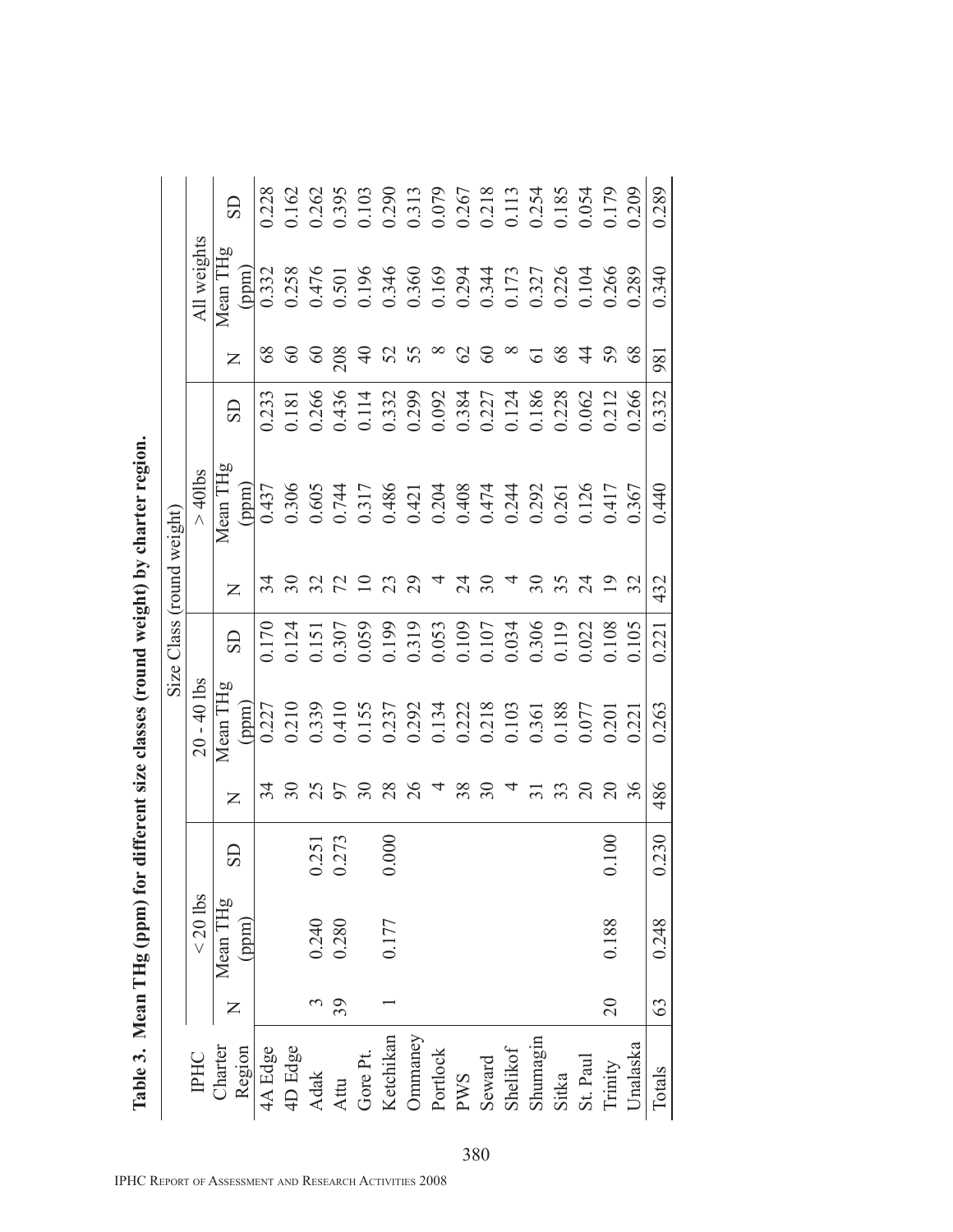

**Figure 1. Mean total mercury (ppm) by size grouping and IPHC charter region.**